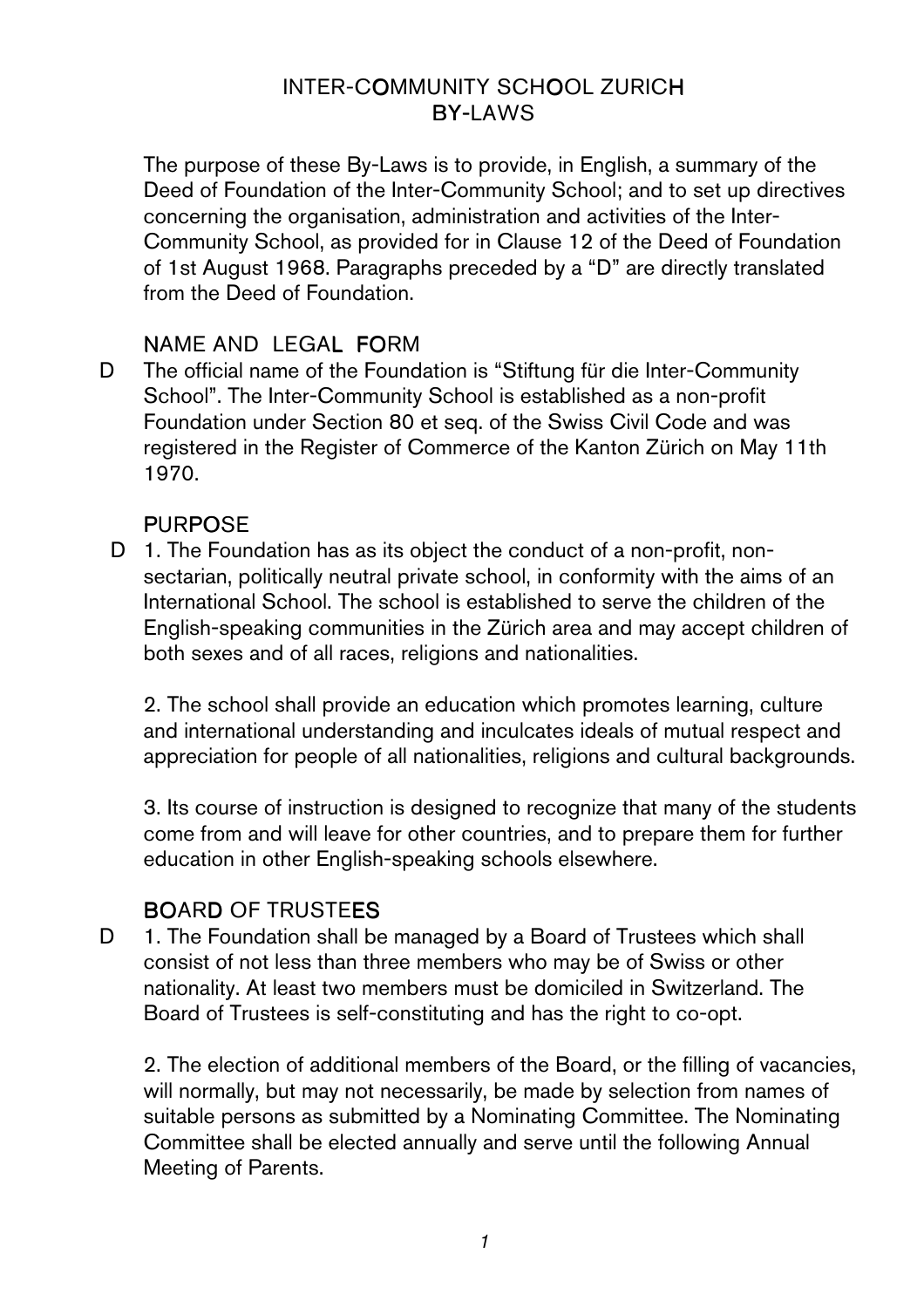It shall consist of five members, three of whom, who need not be Trustees of the Foundation, will be appointed by the Board; the other two members will be elected by vote of those present at the Annual Meeting of Parents. The two persons receiving the largest number of votes will be elected while the person receiving the third largest vote will serve as an alternate member to either of those in the event that he or she is unable to continue to serve until the next Annual Meeting of Parents.

3. The Board of Trustees shall choose from among their members a Chairman and one or more Vice-Chairmen. The Chairman shall preside at all meetings at which he is present. In his absence he shall designate a Vice-Chairman to preside in his place. Should the Chairman fail to make such designation, the other members of the Board present shall choose one of their members to preside.

4. A quorum consists of one-third of the members of the Board at that time, but must be not less than three. An absent member may give a proxy vote to another Board member on any specific item of an agenda. Decisions are effected by majority vote of the members attending and represented by proxy.

5. Meetings of the Board of Trustees shall be held at least three times a year at intervals of not more than 120 days and may be held more frequently if necessary. Meetings of the Board may be called by the Chairman or a Vicechairman or by any three members of the Board by giving at least 7 days notice in writing to all members of the Board.

6. The Head of School may be invited to attend the Board meetings but shall not vote, and his presence will not be counted to determine a quorum. The Board may invite other persons to attend meetings of the Board in an advisory capacity.

7. The Board may appoint special committees to carry out studies and tasks related to the purposes of the Foundation. Members of such committees need not be members of the Board.

8. The Board of Trustees represents the Foundation to third parties. It determines which persons have the right to bind the Foundation by signature and the manner in which they shall sign. Such persons need not necessarily be members of the Board.

9. The Board of Trustees shall have the widest powers to execute all acts of administration within the limitations imposed by law or the Deed of Foundation.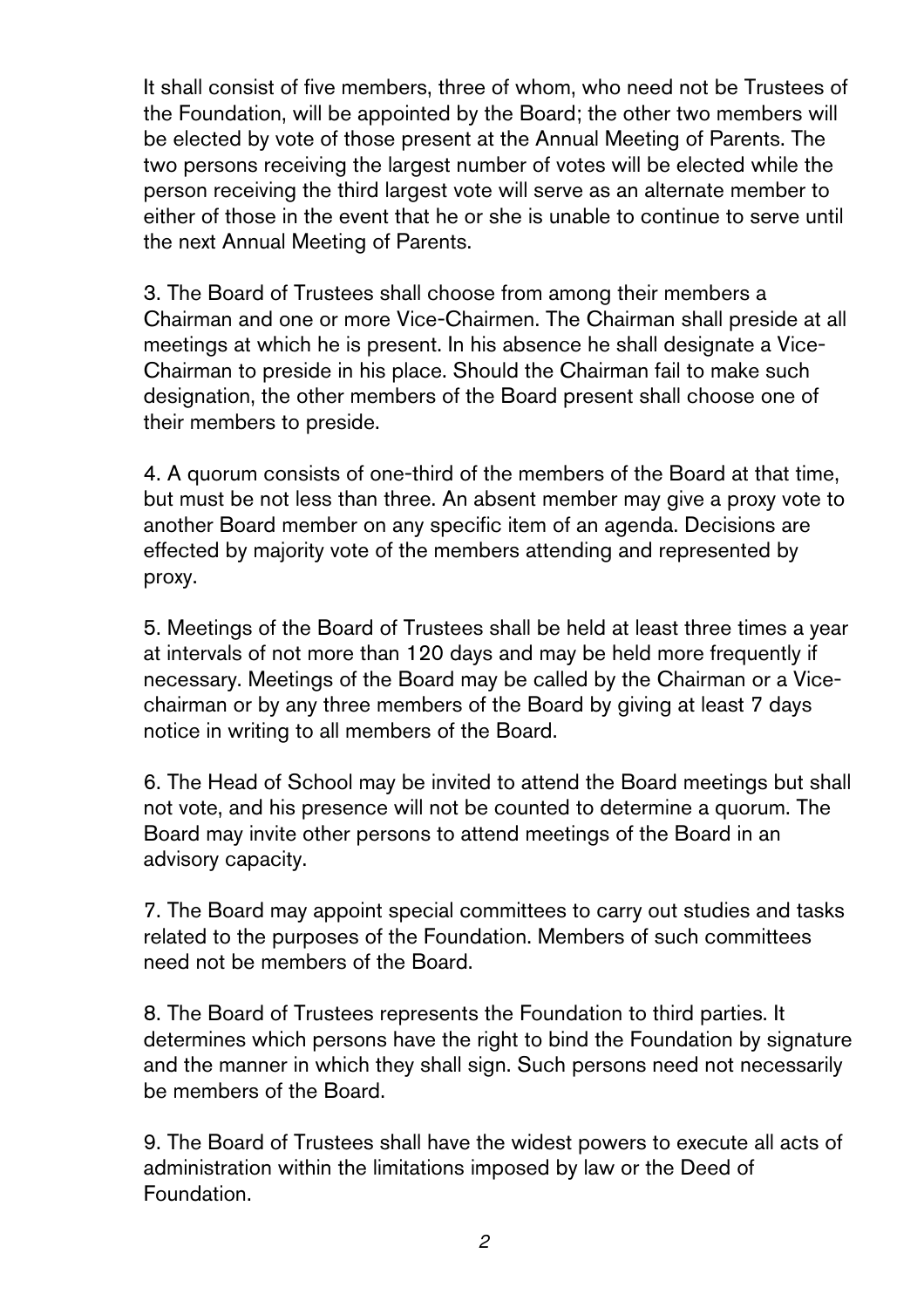D 10. The Board has full powers to make changes in these By-Laws by a simple majority of all members of the Board, provided such changes are not contrary to the intentions of the Deed of Foundation. Notice of the proposed changes must be given to all members of the Board.

11. Minutes shall be taken at meetings of the Board of Trustees summarizing the matters discussed and the decisions taken. The Board may appoint a secretary for this purpose who need not be a member of the Board. Minutes of previous Board meetings must be approved at each subsequent Board Meeting.

# **HEAD OF SCHOOL**

1. A Head of School shall be appointed by the Board of Trustees to carry out the educational and administrative functions of the school.

2. The Head of School shall be the chief executive officer of the school, responsible to the Board who shall determine his salary and terms of appointment. The Head of School is responsible for the day-to-day management of the school.

#### **EXECUTIVE COMMITTEE**

1. An Executive Committee of the Board of the Foundation is authorized. This Executive Committee shall consist of the Chairman and at least two other persons to be appointed by the Chairman of the Board and approved by the Board. A majority of the Executive Committee must be members of the Foundation.

2. It will be the duty of the Executive Committee to make itself available to the Head of School to advise and interpret for him the policy of the Board of the Foundation with regard to day-to-day operation of the school and to assist the Head of School with such other advice and counsel as he may from time to time request. The Executive Committee is responsible for conforming its decisions with regard to the operation of the school to the policy set down by the full Board of the Foundation.

#### **AUDITORS**

D The Board of Trustees shall select a firm of auditors to audit the financial records of the Foundation.

# **FINANCE**

The Board of Trustees shall cause financial statements of the Foundation to be drawn up each year made up to 31st July.